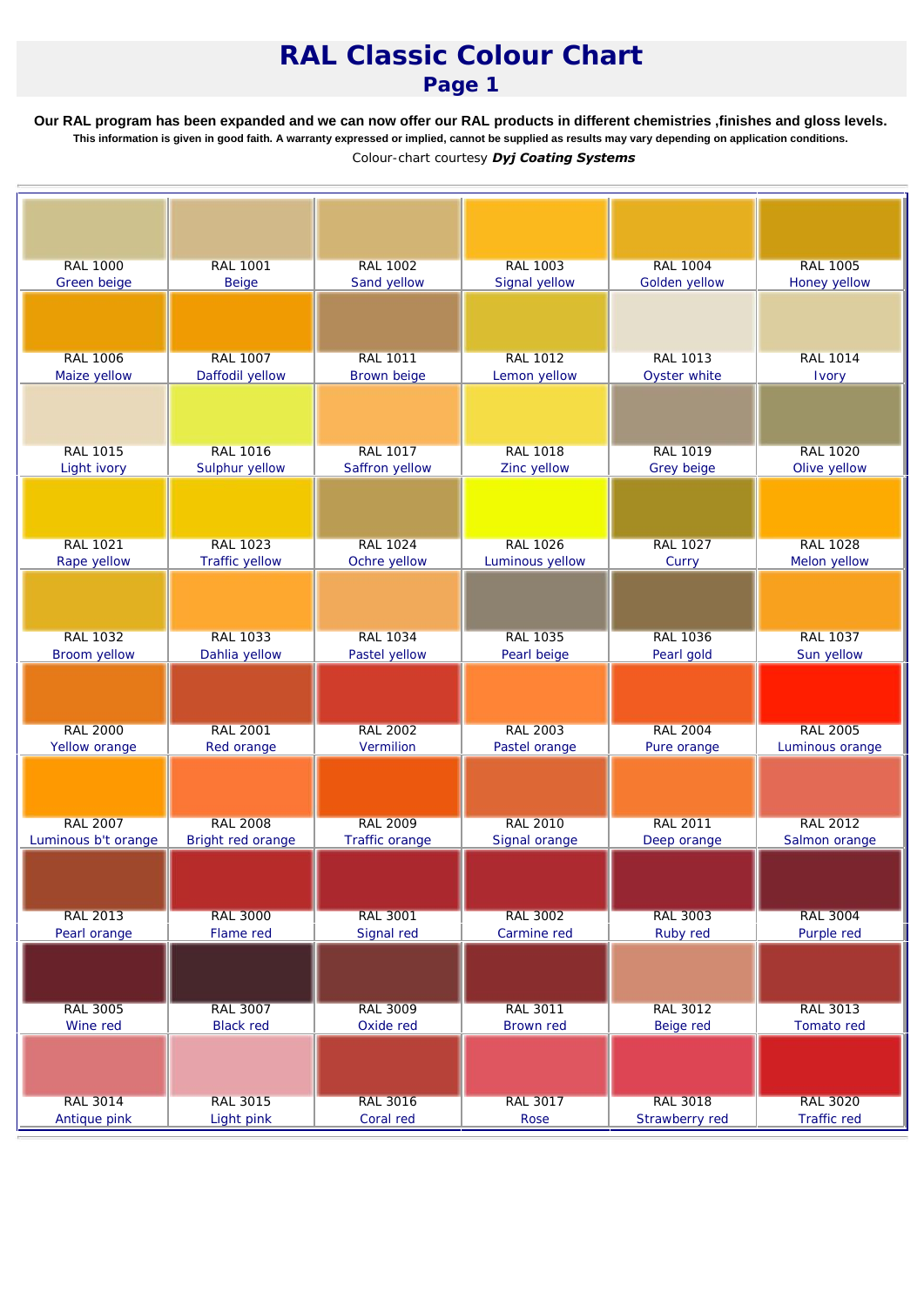## *RAL Classic Colour Chart Page 2*

**Our RAL program has been expanded and we can now offer our RAL products in different chemistries ,finishes and gloss levels. This information is given in good faith. A warranty expressed or implied, cannot be supplied as results may vary depending on application conditions.** *Colour-chart courtesy Dyj Coating Systems*

| <b>RAL 3022</b>   | <b>RAL 3024</b>    | <b>RAL 3026</b>       | <b>RAL 3027</b>    | <b>RAL 3028</b>       | <b>RAL 3031</b> |
|-------------------|--------------------|-----------------------|--------------------|-----------------------|-----------------|
| Salmon pink       | Luminous red       | Luminous bright red   | Raspberry red      | Pure red              | Orient red      |
|                   |                    |                       |                    |                       |                 |
|                   |                    |                       |                    |                       |                 |
|                   |                    |                       |                    |                       |                 |
| <b>RAL 3032</b>   | <b>RAL 3033</b>    | <b>RAL 4001</b>       | <b>RAL 4002</b>    | <b>RAL 4003</b>       | <b>RAL 4004</b> |
| Pearl ruby red    | Pearl pink         | <b>Red lilac</b>      | <b>Red violet</b>  | <b>Heather violet</b> | Claret violet   |
|                   |                    |                       |                    |                       |                 |
|                   |                    |                       |                    |                       |                 |
|                   |                    |                       |                    |                       |                 |
| <b>RAL 4005</b>   | <b>RAL 4006</b>    | <b>RAL 4007</b>       | <b>RAL 4008</b>    | <b>RAL 4009</b>       | <b>RAL 4010</b> |
| <b>Blue lilac</b> | Traffic purple     | Purple violet         | Signal violet      | Pastel violet         | Telemagenta     |
|                   |                    |                       |                    |                       |                 |
|                   |                    |                       |                    |                       |                 |
|                   |                    |                       |                    |                       |                 |
| <b>RAL 4011</b>   | <b>RAL 4012</b>    | <b>RAL 5000</b>       | <b>RAL 5001</b>    | <b>RAL 5002</b>       | <b>RAL 5003</b> |
| Pearl violet      | Pearl blackberry   | Violet blue           | Green blue         | Ultramarine blue      | Sapphire blue   |
|                   |                    |                       |                    |                       |                 |
|                   |                    |                       |                    |                       |                 |
|                   |                    |                       |                    |                       |                 |
|                   |                    |                       |                    |                       |                 |
| <b>RAL 5004</b>   | <b>RAL 5005</b>    | <b>RAL 5007</b>       | <b>RAL 5008</b>    | <b>RAL 5009</b>       | <b>RAL 5010</b> |
| <b>Black blue</b> | Signal blue        | <b>Brilliant blue</b> | <b>Grey blue</b>   | Azure blue            | Gentian blue    |
|                   |                    |                       |                    |                       |                 |
|                   |                    |                       |                    |                       |                 |
|                   |                    |                       |                    |                       |                 |
| <b>RAL 5011</b>   | <b>RAL 5012</b>    | <b>RAL 5013</b>       | <b>RAL 5014</b>    | <b>RAL 5015</b>       | <b>RAL 5017</b> |
| Steel blue        | Light blue         | Cobalt blue           | Pigeon blue        | Sky blue              | Traffic blue    |
|                   |                    |                       |                    |                       |                 |
|                   |                    |                       |                    |                       |                 |
|                   |                    |                       |                    |                       |                 |
| <b>RAL 5018</b>   | <b>RAL 5019</b>    | <b>RAL 5020</b>       | <b>RAL 5021</b>    | <b>RAL 5022</b>       | <b>RAL 5023</b> |
| Turquoise blue    | Capri blue         | Ocean blue            | Water blue         | Night blue            | Distant blue    |
|                   |                    |                       |                    |                       |                 |
|                   |                    |                       |                    |                       |                 |
|                   |                    |                       |                    |                       |                 |
| <b>RAL 5024</b>   | <b>RAL 5025</b>    | <b>RAL 5026</b>       | <b>RAL 6000</b>    | <b>RAL 6001</b>       | <b>RAL 6002</b> |
| Pastel blue       | Pearl gentian blue | Pearl night blue      | Patina green       | Emerald green         | Leaf green      |
|                   |                    |                       |                    |                       |                 |
|                   |                    |                       |                    |                       |                 |
|                   |                    |                       |                    |                       |                 |
| <b>RAL 6003</b>   | <b>RAL 6004</b>    | <b>RAL 6005</b>       | <b>RAL 6006</b>    | RAL 6007              | <b>RAL 6008</b> |
| Olive green       | Blue green         | Moss green            | Grey olive         | Bottle green          | Brown green     |
|                   |                    |                       |                    |                       |                 |
|                   |                    |                       |                    |                       |                 |
|                   |                    |                       |                    |                       |                 |
| RAL 6009          | <b>RAL 6010</b>    | RAL 6011              | RAL 6012           | RAL 6013              | <b>RAL 6014</b> |
| Fir green         | Grass green        | Reseda green          | <b>Black</b> green | Reed green            | Yellow olive    |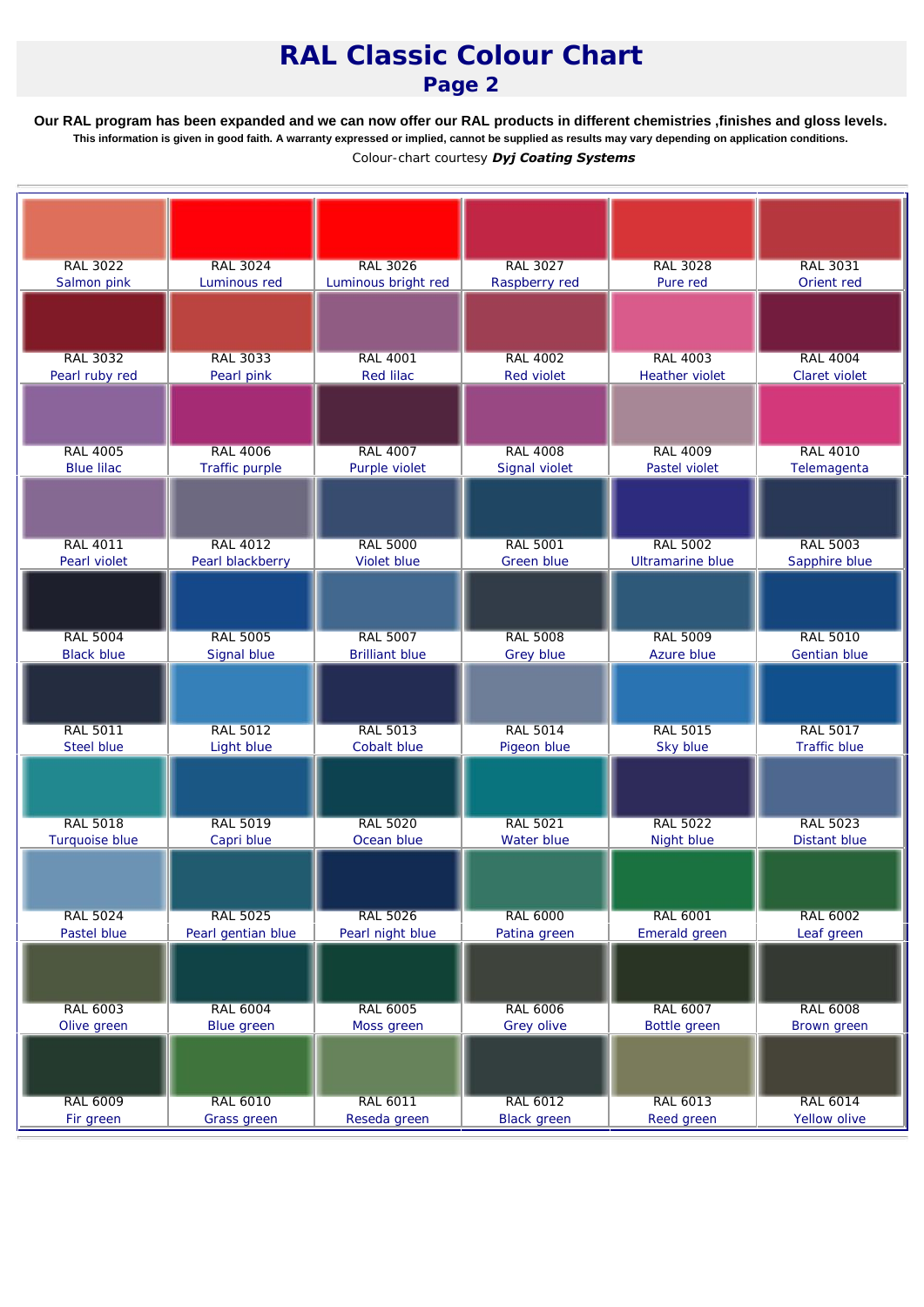## *RAL Classic Colour Chart*

**Our RAL program has been expanded and we can now offer our RAL products in different chemistries ,finishes and gloss levels. This information is given in good faith. A warranty expressed or implied, cannot be supplied as results may vary depending on application conditions.** *Colour-chart courtesy Dyj Coating Systems*

| RAL 6015              | <b>RAL 6016</b>   | <b>RAL 6017</b>    | <b>RAL 6018</b> | <b>RAL 6019</b>     | <b>RAL 6020</b> |
|-----------------------|-------------------|--------------------|-----------------|---------------------|-----------------|
| <b>Black</b> green    | Turquoise green   | May green          | Yellow green    | Pastel green        | Chrome green    |
|                       |                   |                    |                 |                     |                 |
|                       |                   |                    |                 |                     |                 |
|                       |                   |                    |                 |                     |                 |
| <b>RAL 6021</b>       | <b>RAL 6022</b>   | <b>RAL 6024</b>    | <b>RAL 6025</b> | <b>RAL 6026</b>     | RAL 6027        |
| Pale green            | Olive drab        | Traffic green      | Fern green      | Opal green          | Light green     |
|                       |                   |                    |                 |                     |                 |
|                       |                   |                    |                 |                     |                 |
|                       |                   |                    |                 |                     |                 |
| <b>RAL 6028</b>       | <b>RAL 6029</b>   | <b>RAL 6032</b>    | <b>RAL 6033</b> | <b>RAL 6034</b>     | <b>RAL 6035</b> |
| Pine green            | Mint green        | Signal green       | Mint turquoise  | Pastel turquoise    | Pearl green     |
|                       |                   |                    |                 |                     |                 |
|                       |                   |                    |                 |                     |                 |
|                       |                   |                    |                 |                     |                 |
| <b>RAL 6036</b>       | <b>RAL 6037</b>   | <b>RAL 6038</b>    | <b>RAL 7000</b> | <b>RAL 7001</b>     | <b>RAL 7002</b> |
| Pearl opal green      | Pure green        | Luminous green     | Squirrel grey   | Silver grey         | Olive grey      |
|                       |                   |                    |                 |                     |                 |
|                       |                   |                    |                 |                     |                 |
|                       |                   |                    |                 |                     |                 |
| <b>RAL 7003</b>       | <b>RAL 7004</b>   | <b>RAL 7005</b>    | <b>RAL 7006</b> | <b>RAL 7008</b>     | <b>RAL 7009</b> |
| Moss grey             | Signal grey       | Mouse grey         | Beige grey      | Khaki grey          | Green grey      |
|                       |                   |                    |                 |                     |                 |
|                       |                   |                    |                 |                     |                 |
|                       |                   |                    |                 |                     |                 |
| <b>RAL 7010</b>       | <b>RAL 7011</b>   | <b>RAL 7012</b>    | <b>RAL 7013</b> | <b>RAL 7015</b>     | <b>RAL 7016</b> |
| <b>Tarpaulin</b> grey | Iron grey         | <b>Basalt grey</b> | Brown grey      | Slate grey          | Anthracite grey |
|                       |                   |                    |                 |                     |                 |
|                       |                   |                    |                 |                     |                 |
|                       |                   |                    |                 |                     |                 |
| <b>RAL 7021</b>       | <b>RAL 7022</b>   | <b>RAL 7023</b>    | <b>RAL 7024</b> | <b>RAL 7026</b>     | <b>RAL 7030</b> |
| <b>Black</b> grey     | Umbra grey        | Concrete grey      | Graphite grey   | <b>Granite</b> grey | Stone grey      |
|                       |                   |                    |                 |                     |                 |
|                       |                   |                    |                 |                     |                 |
|                       |                   |                    |                 |                     |                 |
| <b>RAL 7031</b>       | <b>RAL 7032</b>   | <b>RAL 7033</b>    | <b>RAL 7034</b> | <b>RAL 7035</b>     | <b>RAL 7036</b> |
| <b>Blue grey</b>      | Pebble grey       | Cement grey        | Yellow grey     | Light grey          | Platinum grey   |
|                       |                   |                    |                 |                     |                 |
|                       |                   |                    |                 |                     |                 |
|                       |                   |                    |                 |                     |                 |
| <b>RAL 7037</b>       | <b>RAL 7038</b>   | <b>RAL 7039</b>    | <b>RAL 7040</b> | <b>RAL 7042</b>     | <b>RAL 7043</b> |
| Dusty grey            | Agate grey        | Quartz grey        | Window grey     | Traffic grey A      | Traffic grey B  |
|                       |                   |                    |                 |                     |                 |
|                       |                   |                    |                 |                     |                 |
| <b>RAL 7044</b>       | <b>RAL 7045</b>   | <b>RAL 7046</b>    | <b>RAL 7047</b> | <b>RAL 7048</b>     | <b>RAL 8000</b> |
| Silk grey             | <b>Telegrey 1</b> | <b>Telegrey 2</b>  | Telegrey 4      | Pearl mouse grey    | Green brown     |
|                       |                   |                    |                 |                     |                 |